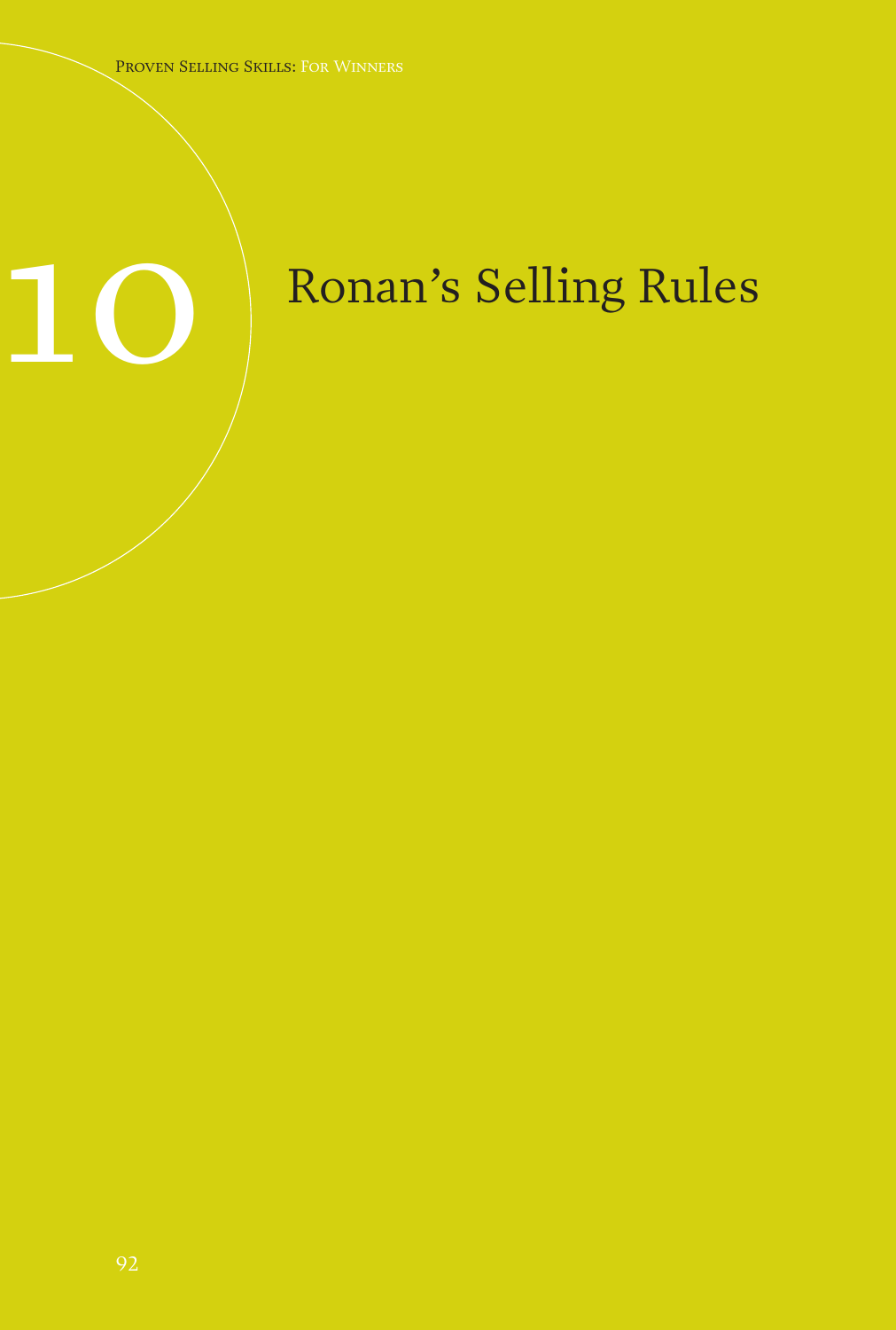# Ronan's Selling Rules

# Chapter One – Developing New Business

- **>** Take responsibility and know your numbers
- **>** Sales pipelines do not lie! They tell you exactly where you are in relation to making your goals
- **>** Contact one new prospect every day!
- **>** If you are not out there you will not get there!
- **>** If you are in a numbers game, make it a quality numbers game

#### Chapter Two – Listening Skills

- **>** Use your ears twice as much as your mouth
- **>** Listen with intent
- **>** Understand with empathy
- **>** Remember the 'coffee cup test'

# Chapter Three – Questioning Skills

- **>** Question with perception
- **>** The prospect is the best source of real, actionable information
- → 'HOW?' and 'WHAT?' are powerful questions
- **>** Prepare your three best/ most important questions in advance of meetings

#### Chapter Four – Qualifying Skills

- **>** Early 'NOs' give you more time to succeed
- **>** Know what opportunities to walk away from
- **>** In a 50/50 decision, trust your gut - it's probably right
- **>** Learn! Learn more and know more than your competition
- **>** When you lose, learn and move on!
- **>** When you win, learn and don't forget!

#### Chapter Five – Influencing Skills

- **>** Manage your credibility
- → Set expectations you can beat!
- **>** Motivate your prospects or customers to act by asking them to articulate the impact of either doing something OR not doing something e.g. 'What happens if your sales force are not properly trained?'
- **>** First Impressions COUNT watch your body language and be appropriately groomed

# Chapter Six – Objection Handling Skills

- **>** Objections are buying signals
- **>** Expand your objection handling vocabulary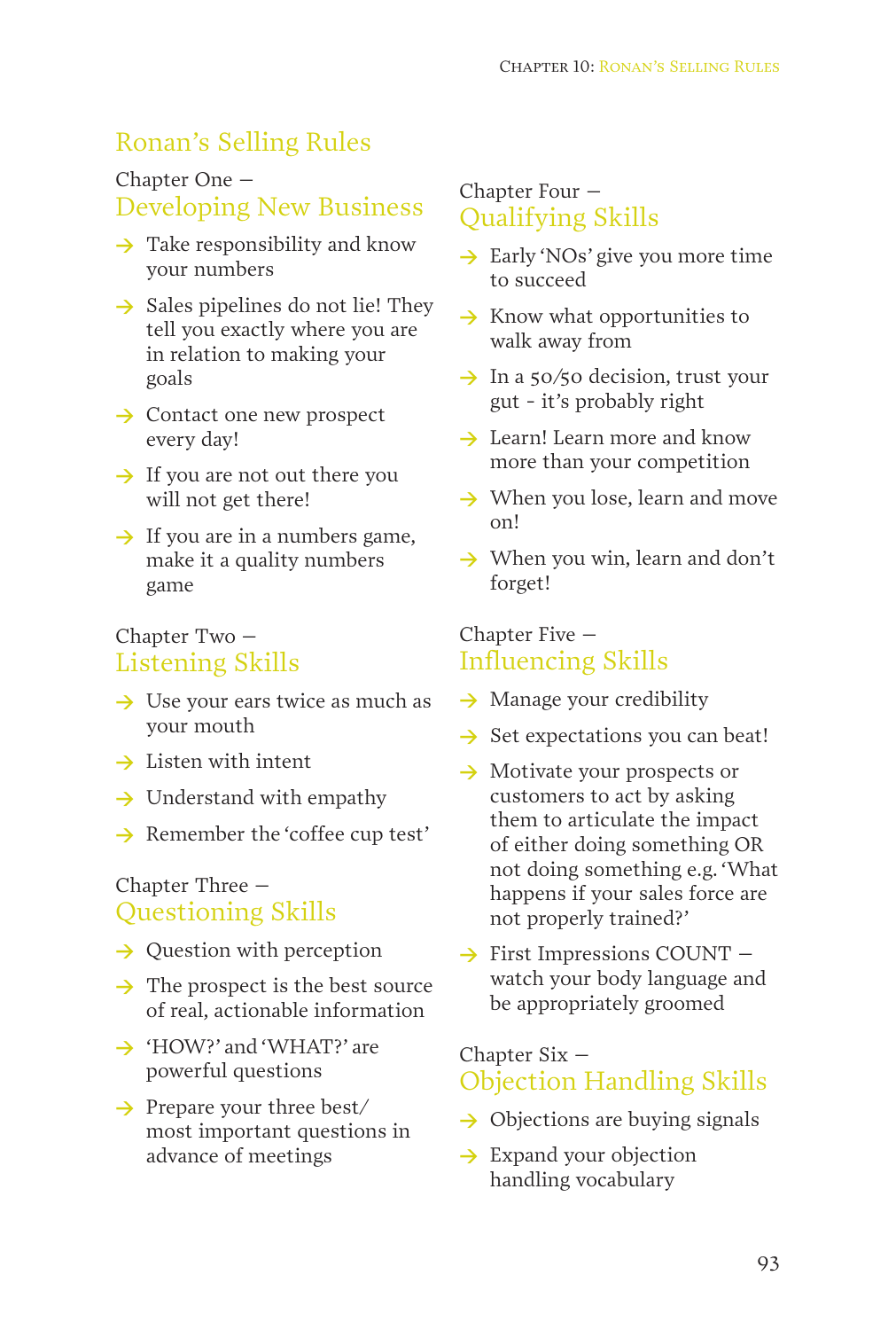- **>** Go beyond *Feel, Felt, Found*
- **>** Perfect practice makes perfect and permanent

# Chapter Seven – Closing Skills

- **>** ASK for agreement to go to the next stage
- **>** Close with intention
- **>** Expand your closing vocabulary
- **>** Try different closing techniques
- **>** Always be closing both during and at the end of sales meetings

### Chapter Eight – Four Winning Sales Habits

- **>** Always have a call plan:
	- − What are the three questions that you do not want to be asked on this call? (N.B. do your homework on these)
	- − What are your three objectives for this call?
	- − What three questions can motivate my prospect to ACT?
	- − Systematically review the sales call
	- − What worked? What did you learn? What would you change?
- → Understand the personal style of the person to whom you are selling and flex your own
- → Treat others exactly the way

you would like to be treated yourself

# Chapter Nine – Leading the Sales Team

- **>** Hire for the twin abilities of Empathy and Ego drive
- **>** Ask yourself regularly: 'What is the best use of my time right now?'
- **>** Have a Plan B
- **>** When there is no sales process, there is a problem
- **>** Understand what motivates the individuals on your team